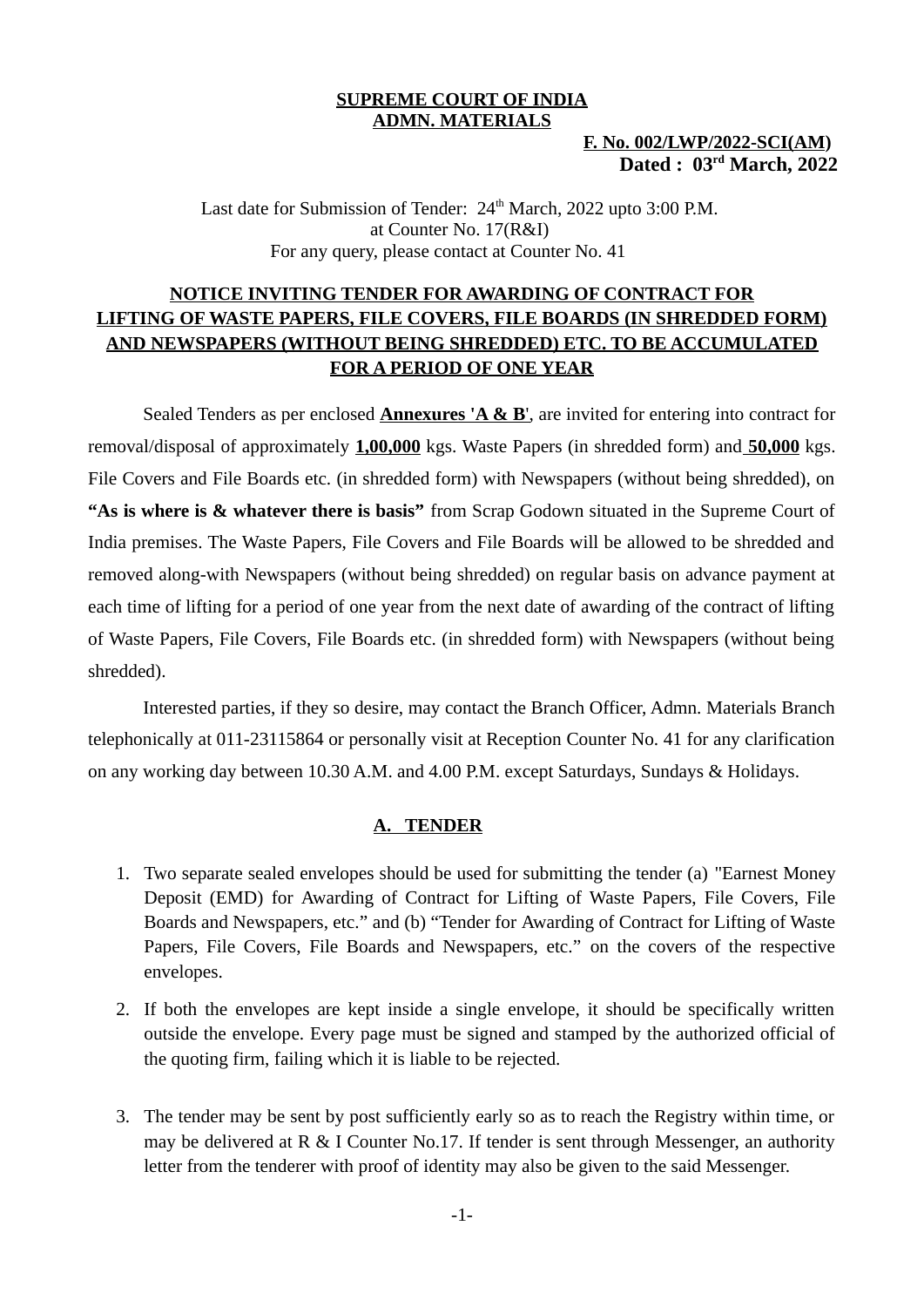- 4. The tenderers are expected to examine all the instructions, Proforma's terms & conditions and specifications in the tender documents. Proper index of the documents shall be prepared. Failing to furnish all information required by the tender document in any respect will be at the tenderer's risk and may result in rejection of the tender.
- 5. The tender must be received not later than the date & time specified for submitting the same. In case, the date of submitting the tender is declared as holiday, then next working day will be treated as due date of tender.
- 6. The Registry will not be responsible for any particular quantum of waste paper etc. made available during the said period, as the quantity may increase or decrease.

# **B. TERMS AND CONDITIONS OF TENDER**

- 7. The tenderers are required to quote their highest rates for awarding of the contract for a period of *one year* as per the enclosed Proforma **'Annexure-A'**. The approved rates will remain static during the period of contract. The tenderer shall quote rates both in figures and words with blue/black ball pen. In case of any discrepancy, the price mentioned in words will be considered.
- 7A. Terms and Conditions for the rates quoted per kg for Waste Papers, File Covers, File Boards and Newspapers separately (Annexure-A) are as follows:-
- (i) The rates quoted shall be valid for 60 days from the date of opening of tender.
- (ii) The rates approved by the Competent Authority shall be valid for a *period of one year* from the date of awarding the contract.
- (iii) The successful tenderer will be required to install his/her own heavy duty shreddingmachine in the Supreme Court premises and suitable space will be provided by the Registry at the basement for the purpose of tearing/shredding of waste papers etc. as per the rules, under the Supervision of Additional Registrar). Tenderer is requested to visit the premises for visual inspection of the scrap godown.
- (iv) The tenderer shall weigh the waste paper, file covers, file boards and newspapers on the weighing machine owned by the Registry and shall have the weighment done in the presence of Officers of the Registry who will certify the net weight of waste papers, file covers, file boards, newspapers, etc.
- (v) The tenderer shall *permanently deploy minimum 4 labours* and sufficient labour on immediate basis for removal of the waste papers, etc as per the requirement of the Registry of the Supreme Court immediately on demand and in any case not later than three days of the receipt of intimation, failing which their contract shall be liable to be terminated without giving them any further notice or opportunity.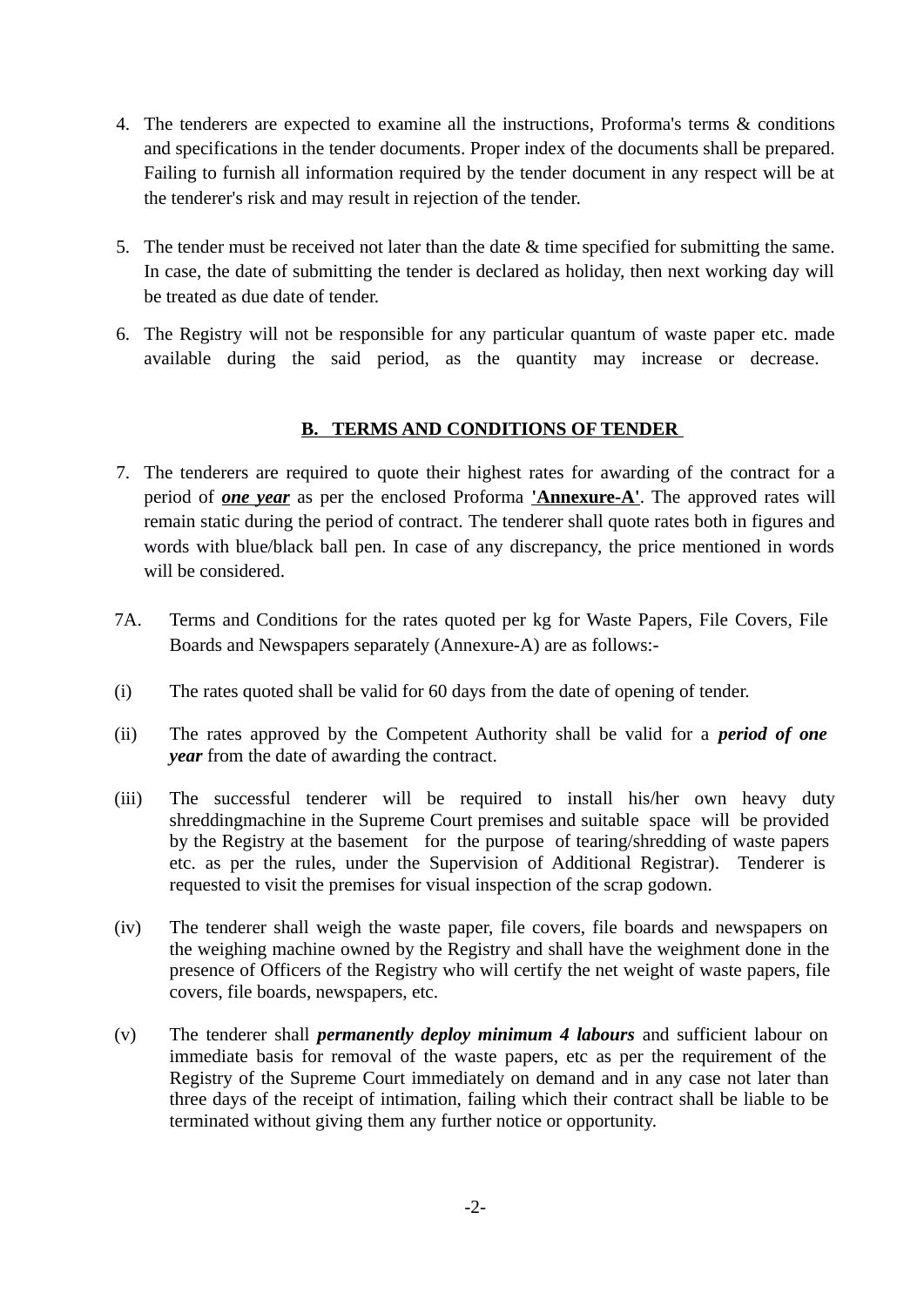- 8. The tenderers are required to send their tender along-with a Demand Draft of *Rs. 50,000/- (Rupees Fifty Thousand only)* drawn in favour of "The Registrar (Admn.), Supreme Court of India" as **Earnest Money Deposit**, by writing the name of the firm, telephone number and name of the item on the reverse side of the Demand Draft. If the firm is exempted from depositing the EMD, a Certificate to this effect has to be submitted along with the tender document.
- 9. Earnest Money Deposit of unsuccessful tenderers would be returned by way of RTGS/NEFT or cheque after the contract has been finally awarded to the successful tenderer. A copy of cancelled cheque is required to facilitate refund of EMD amount.
- 10. Hypothetical or conditional Tender will not be entertained. Tender once submitted shall not be allowed to be withdrawn or altered. If the tender is withdrawn or altered by the concerned party at any time after it is submitted, the earnest money deposited by him shall stand forfeited.
- 11. The Registry will deal with the tenderer directly and no middleman/ Commission agents etc. should be approached by the tenderer to represent the cause and they will not be entertained by the Registry.
- 12. Over-writing/ over-typing or erasing of the figures which render it doubtful or ambiguous are not allowed and shall render the tender invalid.
- 13. The Registry in its discretion, reserves the right to reject or accept any or all the tenders, partly or completely, at any time without assigning any reason thereof.
- 14. Registry is not bound to accept the highest tender and reserves the right to make any change, at any time, in the terms and conditions of the Notice Inviting Tender and accept or reject any or all tenders wholly or partly without assigning any reason thereof.
- 15. Each tenderer has to certify that all the terms and conditions are acceptable to him. The Earnest Money Deposit shall stand forfeited in case of breach of any of the conditions mentioned herein.
- 16. All the pages of quotations including the documents submitted therein must be duly signed and stamped failing which the offer shall be liable for rejection.
- 17. The tenderers shall give an undertaking **(as per Annexure -'B'**) that the Firm/Partners/Director/Proprietor has not been blacklisted and their business dealings with Central/State Government/Public Sector Units/Autonomous Bodies have not been banned/terminated on the account of poor performance.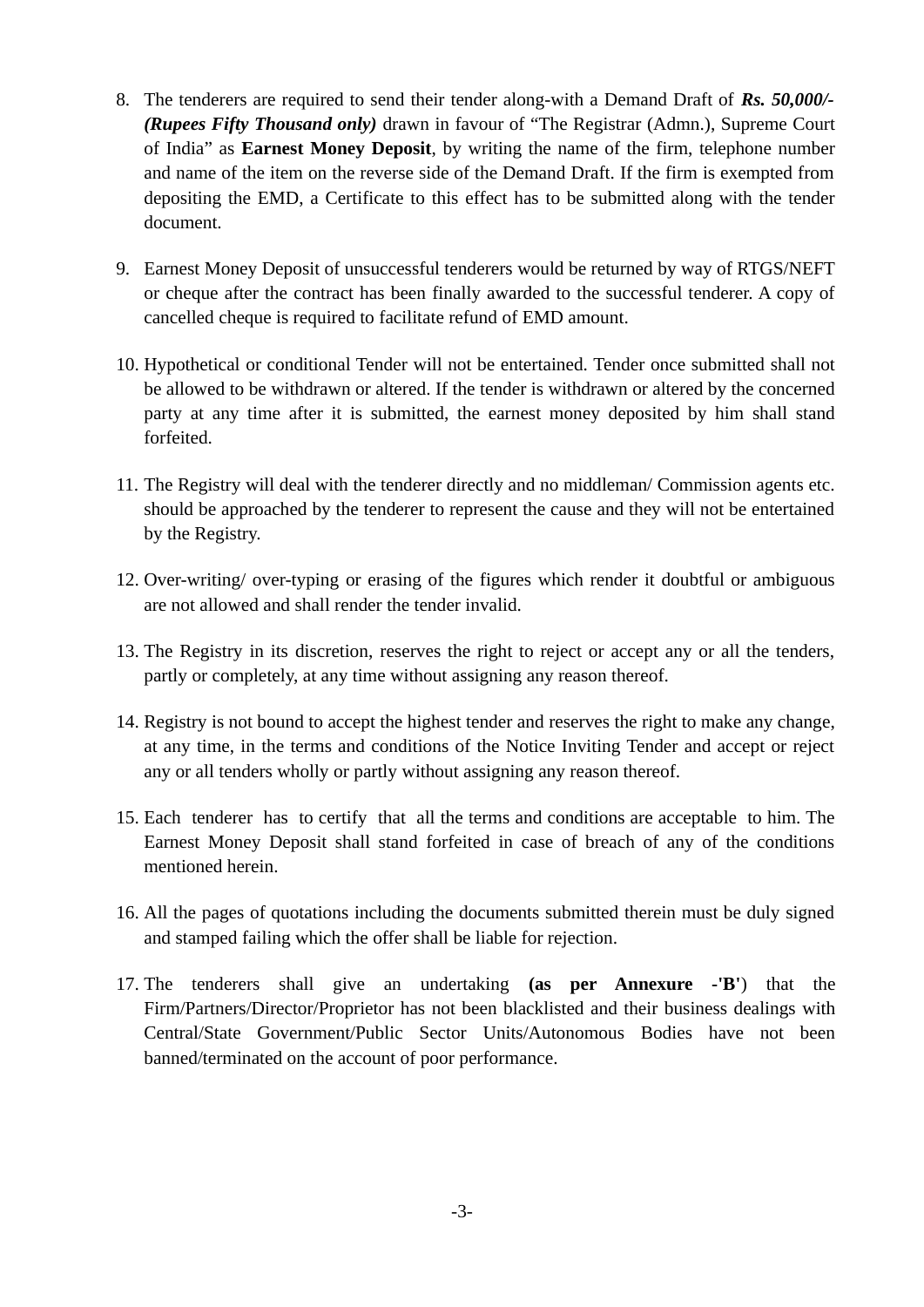# **C. TERMS AND CONDITIONS FOR SUCCESSFUL TENDERER**

- 18. The successful tenderer shall have to deposit the **Performance Security amount @ 3% of the Total value of the contract** for a period of one year by way of Demand Draft or Bank Guarantee drawn in favour of 'The Registrar (Admn.), Supreme Court of India' within one week from the date of receiving the work order which will be refunded after 60 days from the date of successful completion of contract or payment of the last bill whichever is later.
- 19. The successful tenderer will have to deposit an advance payment (on the basis of the approximate quantity of shredded and unshredded waste to be lifted) by way of Demand Draft in favour of 'The Registrar (Admn.), Supreme Court of India' atleast 3 days before the lifting of the Waste Papers, File Covers, File Boards and Newspapers, etc. is to be done.
- 20. The successful tenderer shall engage his own labour for the purpose of shredding of waste, packing and lifting the same from the place earmarked for the purpose.
- 21. The successful tenderer will lift the shredded papers himself and not through any proxy.
- 22. The successful tenderer will ensure that the said waste material does not accumulate more than a truck load in the Registry at a time and will have to attend the job of shredding Waste Papers, File Covers, File Boards & Newspapers, etc. and lifting the same as and when called for.
- 23. The successful tenderer will have to abide by the terms and conditions as may be fixed from time to time by the Registrar (Admn.), Supreme Court of India, New Delhi.
- 24. The successful tenderer shall ensure that the personnel so deployed should maintain due decorum as well as prohibit its personnel on duty from smoking or lighting fire within the premises where they are deployed and also restrain them from collaborating or mixing up with any outside element or with the workers/ staff of the Advocates, etc.
- 25. The successful tenderer shall undertake that the character and antecedents of each individual employee deployed by him have been got verified from the competent authorities and record maintained to this effect and the successful tenderer will further ensure that all personnel deployed by him in the premises of the Registry from time to time are duly verified by the Police authorities insofar as their character and antecedents are concerned.
- 26. The successful tenderer shall provide full details of the persons deployed for the job. Police verification of the deputed person with no criminal record and with ID proof shall also be carried out by the successful tenderer.
- 27. The Registry shall have no liability, financial or otherwise, for any harm/damage/injury incurred to the manpower deployed by the contractor in the course of performing the work. Neither the successful tenderer nor its workers shall have any claim on this Registry for compensation or financial assistance on this account.
- 28. The successful tenderer shall be responsible for any injury or accident to the person deployed by him for performing the job.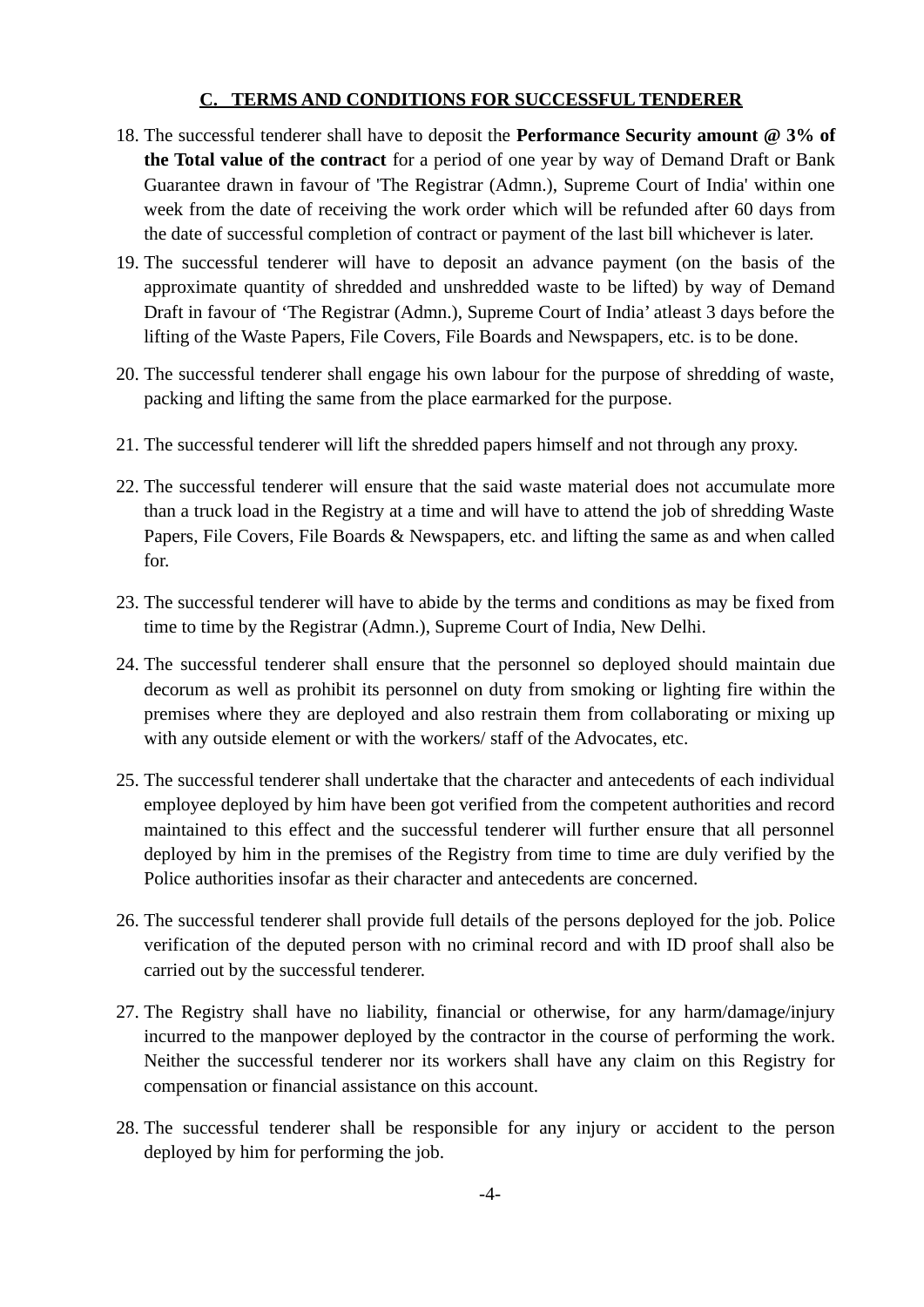### **D. PENALTIES**

- 29. Even after awarding the said contract, the Registry reserves the right to terminate the same, if the services of the successful tenderer are not found satisfactory and to entrust the work to another tenderer, and to recover from the successful tenderer, the loss if any, sustained to the Supreme Court.
- 30. In case of default of any conditions stated in regard to, by the successful tenderer during the period of his engagement, the Performance Security deposit shall stand forfeited without any further notice/ opportunity.

#### **E. INVITATION OF TENDER**

Interested parties may send their sealed tenders in two separate envelopes superscribing (a) 'Earnest Money for tender for Awarding of Contract for Lifting of Waste Papers, File Covers, File Boards & Newspapers, etc.' and (b) 'Tender for Awarding of Contract for Lifting of Waste Papers, File Covers, File Boards & Newspapers, etc.' respectively addressed by name to the undersigned, at Registry's R & I Counter No. 17 on or before 24.03.2022 upto 3.00 P.M. which will be opened at 3.30 P.M. by a Committee of Officers constituted for the purpose before the tenderers or their authorized representatives who may wish to remain present. The tender received after due date and/ or time and/or without Earnest Money Deposit (unless they are exempted from depositing earnest money) will not be entertained. In the first instance, envelopes containing Earnest Money and thereafter envelopes containing tender documents will be opened.

#### **Encls: Annexures - 'A' & 'B'**

S/d- (Anil Kumar Sharma) Additional Registrar (AM) 03.03.2022

### **Note : The Supreme Court Registry will remain closed from 17th March to 19th March, 2022 on account of Holi Holidays.**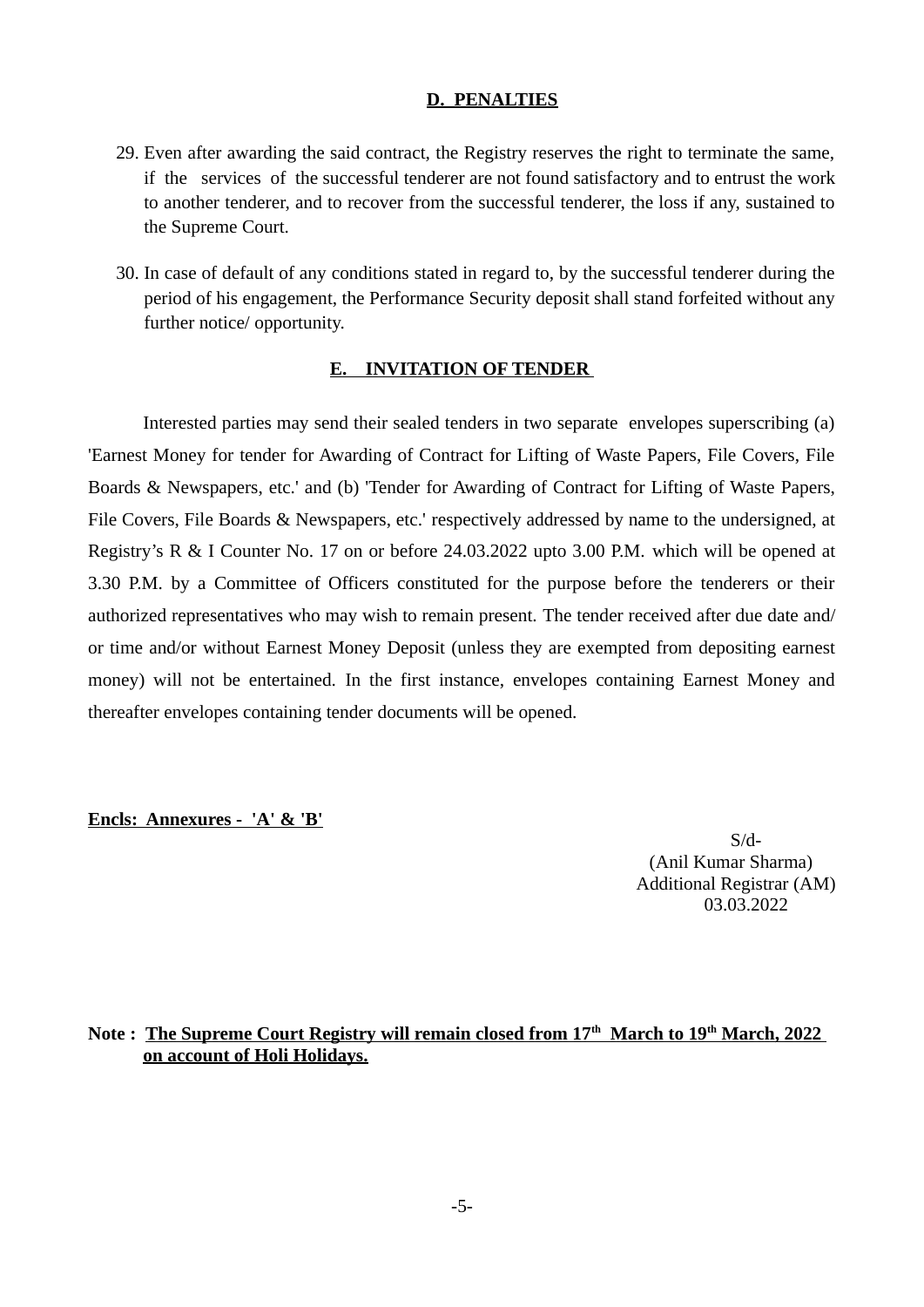**ANNEXURE - A**

### **SUPREME COURT OF INDIA ADMN. MATERIALS**

# F.No. 002/LWP/2022-SCI(AM) **Dated : 03 rd March, 2022**

#### Due Date: 24-03-2022

- 1. Name of the tenderer in the same state of the tenderer in the same state  $\mathbf{r}$ : with address
- 2. Name of the Contact Person : with Telephone/Mobile No./ e-Mail Id/ Fax No.
- 3. Details of Rates in  $\bar{x}$  (To be valid for period of one year) :

| Waste papers $(\bar{\mathbf{\mathsf{t}}})$<br>(Shredded) |                                                                                                                                                                                                                                                                            | File Covers( $\overline{\tau}$ )<br>(Shredded) |  | File Boards( $\overline{\tau}$ )<br>(Shredded) |  | Newspapers( $\bar{x}$ )<br>(Unshredded) |  |
|----------------------------------------------------------|----------------------------------------------------------------------------------------------------------------------------------------------------------------------------------------------------------------------------------------------------------------------------|------------------------------------------------|--|------------------------------------------------|--|-----------------------------------------|--|
|                                                          | Rate per kg   Rate per kg   Rate per kg   Rate per kg   Rate per kg   Rate per kg   Rate per kg   Rate per kg  <br>(in Figures) $\vert$ (in Words) $\vert$ (in Figures) $\vert$ (in Words) $\vert$ (in Figures) $\vert$ (in Words) $\vert$ (in Figures) $\vert$ (in Words) |                                                |  |                                                |  |                                         |  |
|                                                          |                                                                                                                                                                                                                                                                            |                                                |  |                                                |  |                                         |  |
|                                                          |                                                                                                                                                                                                                                                                            |                                                |  |                                                |  |                                         |  |
|                                                          |                                                                                                                                                                                                                                                                            |                                                |  |                                                |  |                                         |  |

- 4. GST No. (with copy) :
- 5. PAN Card No. (with copy) :
- 6. Whether your firm has been blacklisted/ banned by any Government Department/ Public Sector undertaking/ Autonomous Body : Yes/No (Fill in the undertaking as : mentioned in **Annexure-'B'**)
- 7. Whether all the terms and conditions of NIT are agreeable :

 Signature with stamp

Dated: